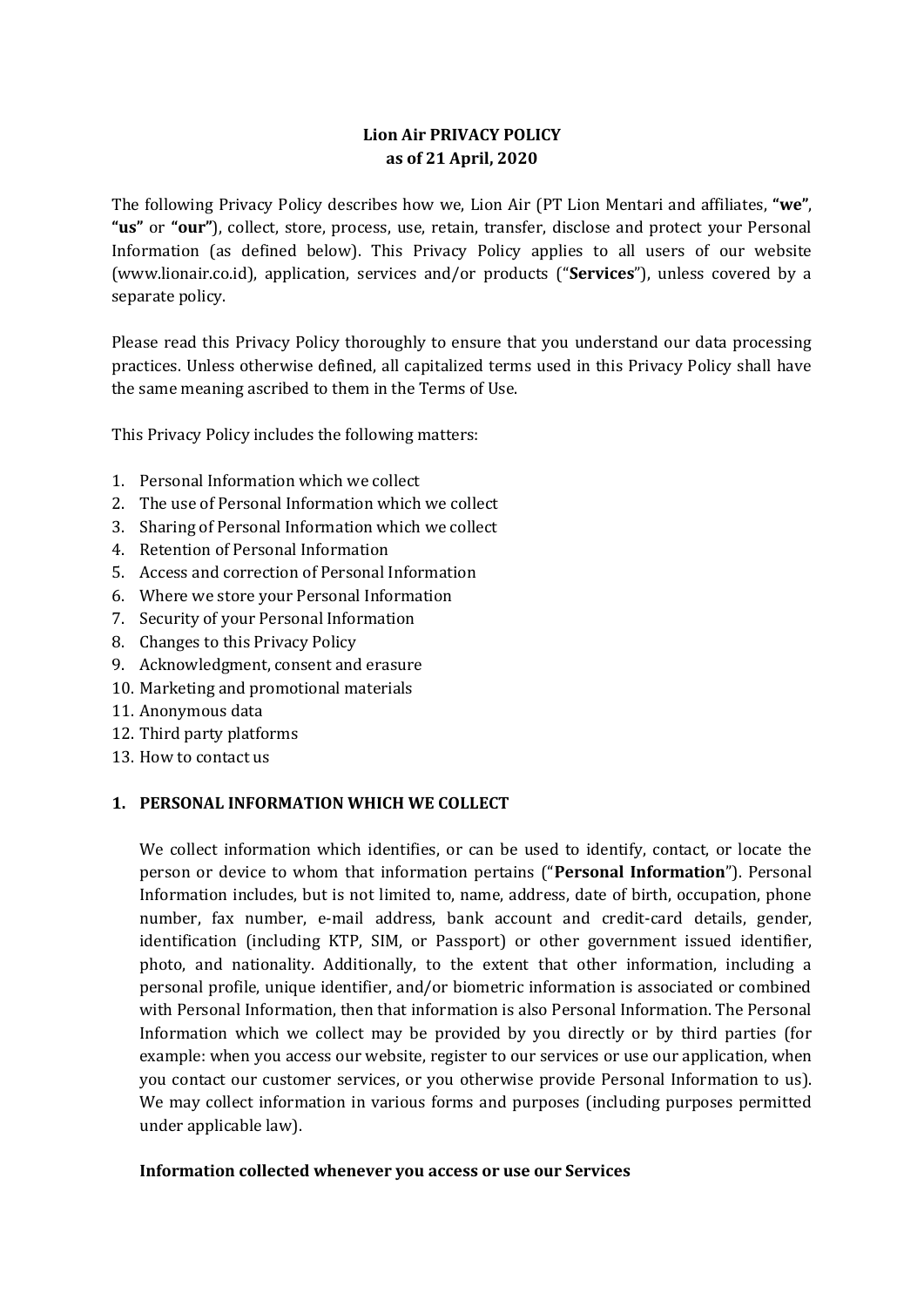- Whenever you register to or create bookings from our Services, we may require you to provide us with certain Personal Information, including your name, physical address, email address, phone number, identification number (National ID and/or Passport) and/or user identification and password that you will use to continue accessing or using our Services. We may also collect information regarding medical conditions which may affect the flight arrangements;
- We may collect additional information in connection with your participation in any promotions or competitions offered by us and information you provide when giving us feedback;
- Whenever you access or use or create bookings from our Services, we may collect information based on your experience in using our Services, including travel preferences, preferred destinations and details of airline frequent flyer membership;
- Whenever you access or use our Services, we may collect certain technical data concerning your usage such as, internet protocol (IP) address, information as web pages previously or subsequently viewed, duration of every visit/session, the internet device identity (ID) or media access control address, and also information regarding the manufacturer, model and operating system of the device that you use to access our Services;
- Whenever you access or use our Services, certain information may also be collected on an automated basis using cookies or site tracker. Cookies are small application files stored on your computer or mobile device. We use cookies or site tracker to track user activities and traffic patterns to enhance user interface and experience. Most computers, mobile devices and internet browsers support the use of cookies. You may adjust the settings on your mobile device or internet browser to reject several types of certain cookies or certain specific cookies. Your computers, mobile device and/or browser would also enable you to delete at any time whatever cookies have previously been stored. However, doing so may affect the functionalities available on our Services;
- Whenever you access or use our Services through your computer or mobile device, we will track and collect your geo-location information in real-time. In some cases, you will be prompted or required to activate the Global Positioning System (GPS) on your mobile device to enable us to give you a better experience in using the Services (for example, to give you information of the currency relevant to your location or recommendation of the most popular destination visited by other users from similar location). You can always choose to disable the geo-location tracking information on your mobile device temporarily. However, this may affect the functionalities available on our Services; and/or
- If you utilize and/or when a payment is made through the electronic payment provided by third parties that collaborated with us, we may collect certain information related to your source of fund (including bank account, credit/debit card and other payment details), transaction history, and billing details (including name, billing address, e-mail or phone number).

#### **Information collected from third parties**

To the fullest extent permitted by applicable law, we may also collect your Personal Information from third parties (including our agents, vendors, suppliers, contractors, partners and any others who provide services to us, perform functions on our behalf, or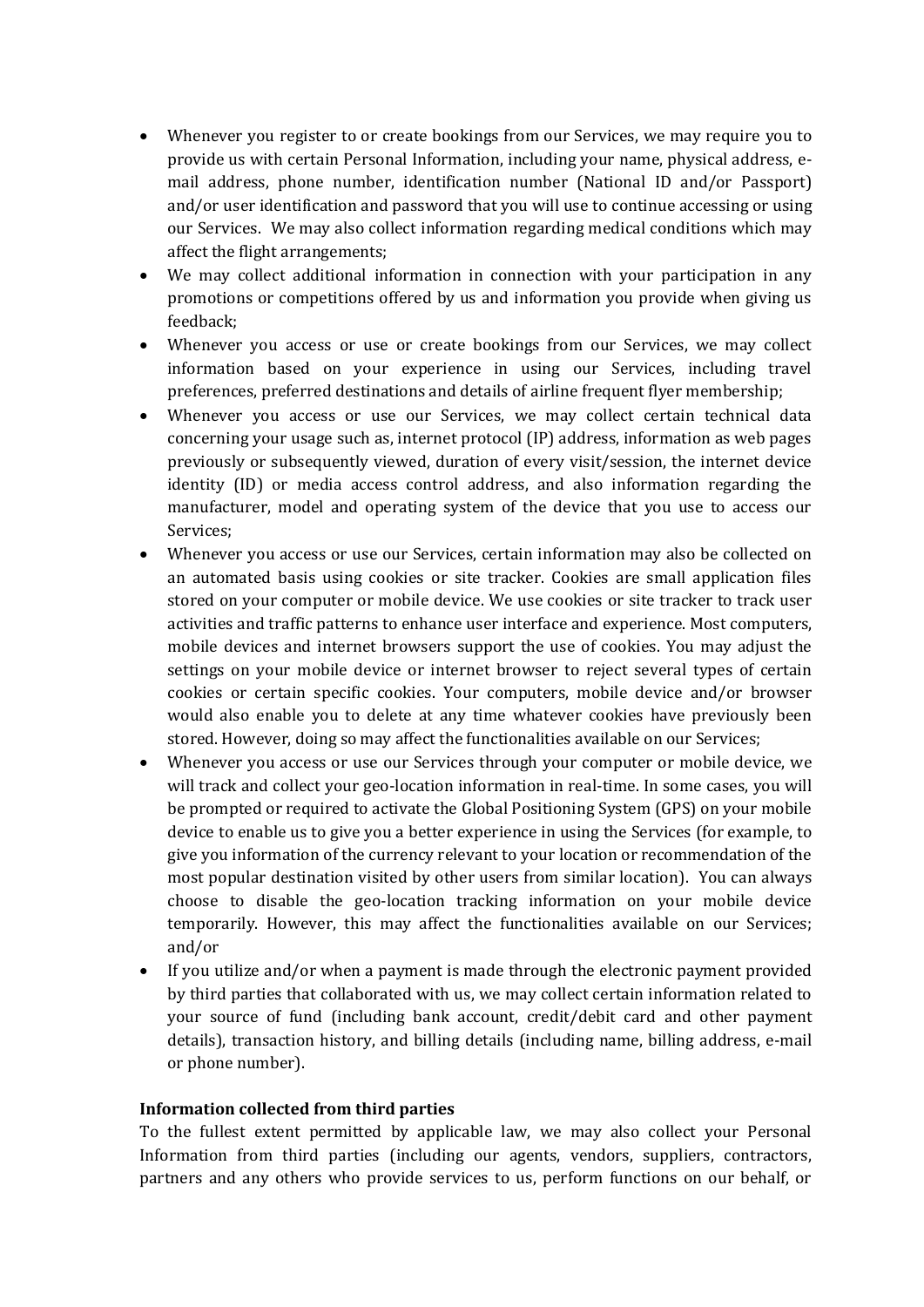whom we collaborate with). In such cases, we will only collect your Personal Information for or in connection with the purposes for which such third parties are engaged or the purposes of our collaboration with such third parties (as the case may be).

## **Information about third parties you provide to us**

You may provide us with Personal Information relating to other third-party individuals (including Personal Information relating to your spouse, family members, friends, or other individuals). You will, of course, need their consent to do so – see "Acknowledgement, consent and erasure", below, for further information.

## **2. THE USE OF PERSONAL INFORMATION WHICH WE COLLECT**

We may use Personal Information collected for any of the following purposes as well as for such other purposes as are permitted by applicable law ("**Purposes**"):

- a. Where you are a user, we may use your Personal Information:
	- to identify you and to register you as a user and to administer, verify, deactivate, or manage your account as such;
	- to facilitate or enable any verification as we may, in our discretion, consider necessary before we register you as a user or before we proceed with your bookings;
	- to process and facilitate bookings and payment transactions made by you;
	- to confirm your identity as a passenger, facilitate your cargo arrangement, perform baggage check-ins and online check-ins;
	- to communicate with you and to send you information in connection with the access or use of the Services, including pre-flights notifications, either through post, email, telephone (including SMS), fax or other form of communication;
	- to notify you of any updates or changes to the Services;
	- to process and respond to enquiries and feedback received from you, including to support any concerns or requests you may have;
	- to maintain, develop, test, enhance and personalize the Services to meet your needs and preferences as a user;
	- to monitor and analyze user activities, behavior, and demographic data including trends and usage of Services;
	- to publish your reviews about our services as well as the listed products on the Site;
	- to resolve any disputes, including for collecting outstanding payment;
	- to process and manage your reward points and your participation in our loyalty programs;
	- to conduct commercial sales on board;
	- to offer or provide Services from our affiliates or partners;
	- to send you direct or targeted marketing communications, recommendations, advertisement, vouchers, surveys, and information on special offers or promotions and digital marketing which includes, however is not limited to, social media, display advertising, Search Engine Optimization (SEO), Search Engine Marketing (SEM) and push notification using open graph techniques;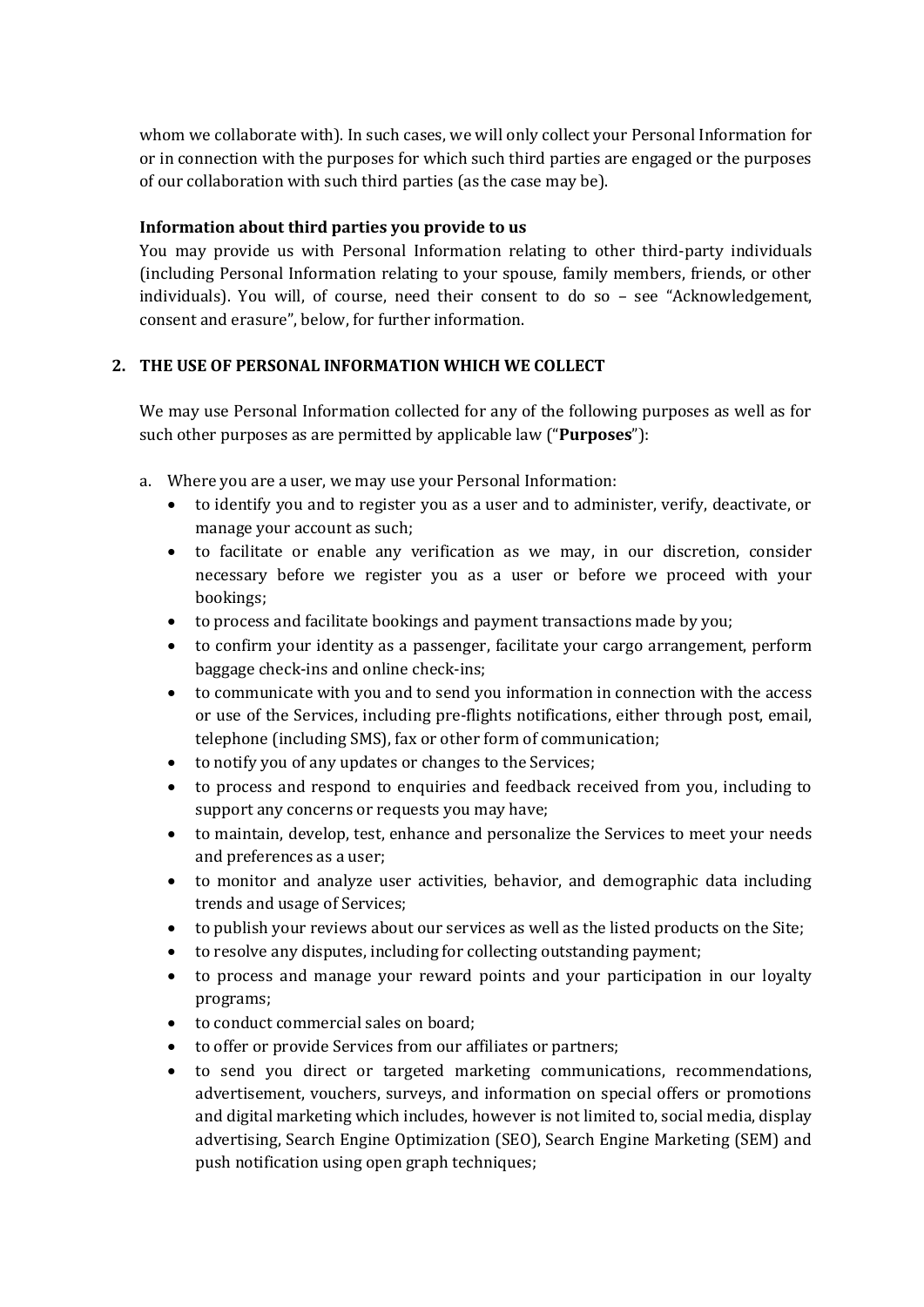- to comply with any legal and/or regulatory requirements; and/or
- for any other purposes that we notify you of when we collect your Personal Information.
- b. We may also use your Personal Information more generally for the following purposes (although we will in each such case always act reasonably and use no more Personal Information than what is required for the particular purpose):
	- to undertake associated business processes and functions;
	- to monitor usage of the Services and administer, support and improve the performance efficiency, growth, user experience and the functions of the Services;
	- to provide assistance in relation to and to resolve any technical difficulties or operational problems in connection to the Services;
	- to generate statistical information and anonymous analytics data for the purpose of testing, research, analysis, product development, commercial partnership, and collaboration;
	- to prevent, detect and investigate any prohibited, illegal, unauthorized or fraudulent activities;
	- to facilitate business transactions (which may extend to any mergers, acquisitions or asset sales) involving us and/or any of our affiliates; and/or
	- to enable us to comply with our obligations under any applicable law (including but not limited to responding to regulatory enquiries, investigations or directives) and conducting audit checks, due diligence and investigations.

# **3. SHARING OF PERSONAL INFORMATION WHICH WE COLLECT**

- a. We may disclose to or share with our affiliates or other third parties your Personal Information for any of the following purposes, as well as for such other purposes as are permitted by applicable law:
	- where the Services are provided by or on behalf of us by our affiliates or other third parties, for the purpose of providing our Services or enabling such affiliates or third parties to proceed with your bookings or requests;
	- where required or authorized by applicable law (including but not limited to responding to regulatory enquiries, investigations or directives, or complying with statutory or regulatory filing and reporting requirements), for the purpose so specified by that applicable law;
	- where there is any form of legal proceeding between you and us, or between you and another party, in connection with, or related to the Services, for the purposes of that legal proceeding;
	- in relation to any verification as we may, in our discretion, consider necessary before we register you as a user or before we proceed with your bookings;
	- in a situation or an emergency concerning your health, safety, vital interest or other valid interests, for the purposes of dealing with that situation or emergency;
	- in connection with, any merger, sale of company assets, consolidation or restructuring, financing or acquisition of all or a portion of our business by or into another company, for the purposes of such a transaction (even if the transaction is eventually not proceeded with);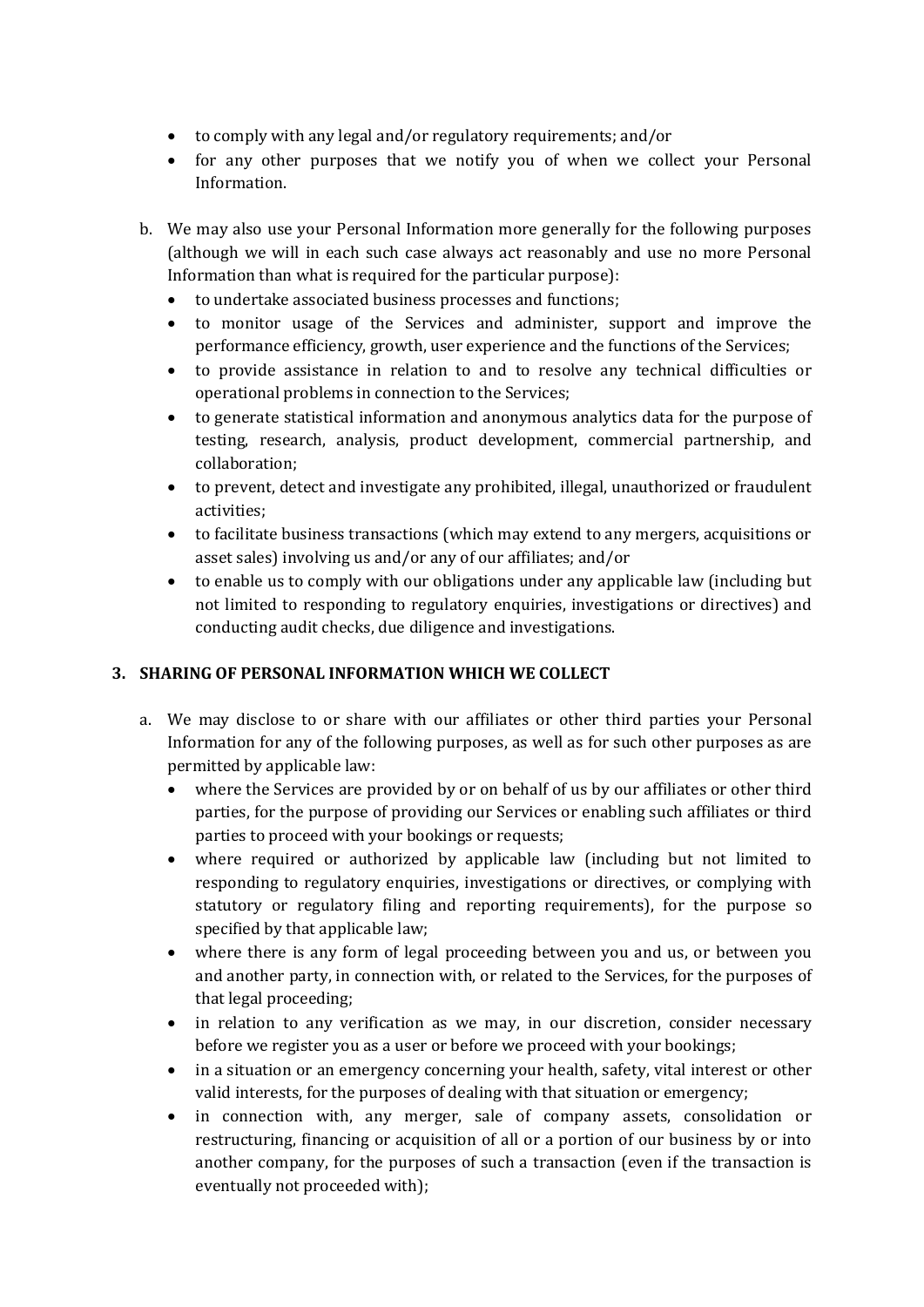- to third parties (including our agents, vendors, suppliers, contractors, partners and any others who provide services to us or you, perform functions on our behalf, or whom we enter into commercial collaboration with) for or in connection with the purposes for which such third parties are engaged or the purposes of our collaboration with such third parties (as the case may be), which may include allowing such third parties to introduce or offer products or services to you, or conducting other activities including marketing, research, analysis and product development; and/or
- where we share Personal Information with affiliates, we will do so for the purpose of them helping us to provide the Services, to operate our business (including, where you have subscribed to our mailing list, for direct marketing purposes), or for the purpose of them conducting data processing on our behalf. For example, an affiliate of Lion Air group in another country may process and/or store your Personal Information on behalf of the Lion Air group in your country;
- b. We may disclose to or share your Personal Information with our affiliates or other third parties, either located locally or overseas, including but not limited to providers of website hosting, data analysis, marketing, promotions, credit card transactions processing and other relevant services. Where we disclose to or share your Personal Information with our affiliates or other third parties, we will use our reasonable endeavors to ensure such affiliates or third parties protect and process your Personal Information in line with this Privacy Policy and applicable laws, and your Personal Information remains subject to a standard or protection to the requirements under the laws of your country.
- c. Where it is not necessary for the Personal Information to be associated with you, we will use our reasonable endeavors to remove the means by which the Personal Information can be associated with you as an individual before disclosing or sharing such information.
- d. We will not sell or lease your Personal Information.
- e. Other than as provided for in this Privacy Policy, we may disclose or share your Personal Information if we notify you and we have obtained your consent for the disclosure or sharing.

# **4. RETENTION OF PERSONAL INFORMATION**

- a. Your Personal Information will only be held for as long as it is necessary to fulfill the purpose for which it was collected, or for as long as such retention is required or authorized by applicable laws. We shall cease to retain your Personal Information, or remove the means by which the Personal Information can be associated with you as an individual, as soon as it is reasonable to assume that the purpose for which that Personal Information was collected is no longer being served by retention of Personal Information and the retention is no longer necessary for legal or business purposes. In such a case, we will use our reasonable endeavors to provide the same from our affiliates or other third parties whom we share your Personal Information with.
- b. However, please note that there is still a possibility that some of your Personal Information might still be retained by those affiliates or other third parties if such retention is still required or authorized by laws applicable to those affiliates or other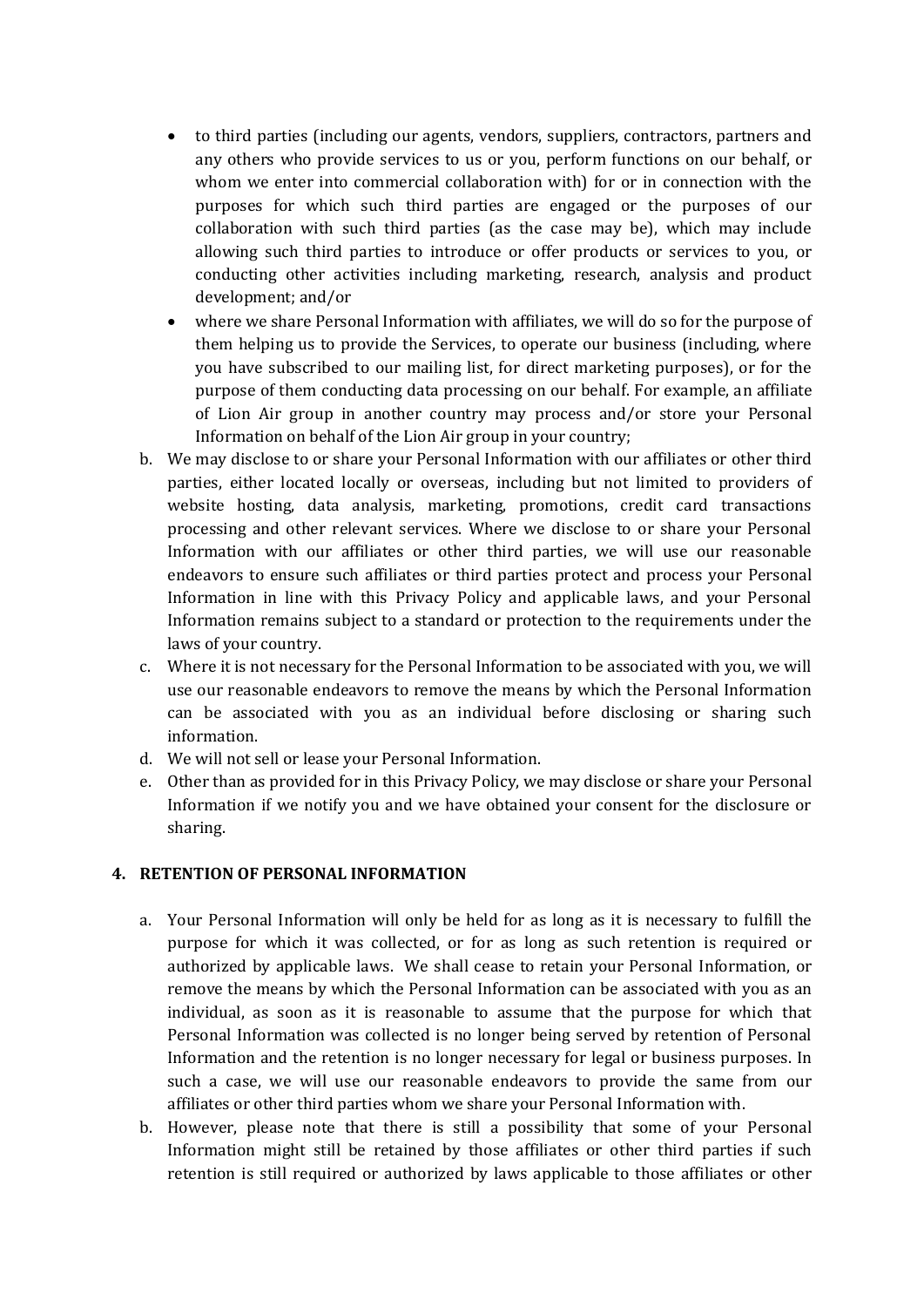third parties. Furthermore, information relayed directly through communications between you and other parties that act on behalf of or partner with us in providing the Services (such as by telephone calls, e-mail or other method of communications) may also be retained by some means. We do not authorize and encourage the retention of Personal Information by such means and we have no responsibility to you for the same and we shall not be liable for any such retention of your Personal Information. You agree to indemnify, defend and release us, our officers, directors, employees, agents, partners, suppliers, contractors and affiliates from and against any and all claims, losses, liabilities, expenses, damages and costs (including but not limited to legal costs and expenses on a full indemnity basis) resulting directly or indirectly from any unauthorized retention of your Personal Information.

## **5. ACCESS AND CORRECTION OF PERSONAL INFORMATION**

- a. Subject to the applicable law, you may request us for access to and/or the correction of your Personal Information in our possession and control, by contacting us at the details provided below.
- b. To the extent permitted or required under any applicable law, we reserve the right to refuse your requests for access to, or to correct, some or all of your Personal Information in our possession or control. This may include circumstances where the Personal Information may contain references to other individuals or where the request for access or request to correct is for reasons which we reasonably consider to be trivial, frivolous or vexatious.

### **6. WHERE WE STORE YOUR PERSONAL INFORMATION**

- a. The Personal Information that we collect from you may be stored at, transferred to, or processed by third-party service providers. We will use all reasonable endeavors to ensure that all such third-party service providers provide a level of protection that is comparable to our commitments under this Privacy Policy.
- b. Your Personal Information may also be stored or processed outside of your country by personnel who work for us in other countries, or by our third-party service providers, vendors, suppliers, partners, contractors or affiliates. In such a case, we will ensure that such Personal Information remains subject to a level of protection comparable to what is required under the laws of your country (and, in any event, in line with our commitments in this Privacy Policy).

### **7. SECURITY OF YOUR PERSONAL INFORMATION**

Confidentiality of your Personal Information is of utmost importance to us. We will use all reasonable endeavors to protect and secure your Personal Information against any access, collection, use or disclosure by unauthorized persons and against unlawful processing, accidental loss, destruction and damage or similar risks. Unfortunately, the transmission of information via the Internet is not completely secure. Although we will do our best effort to protect your Personal Information, you acknowledge that we cannot guarantee the integrity and accuracy of any Personal Information which you transmit over the Internet, nor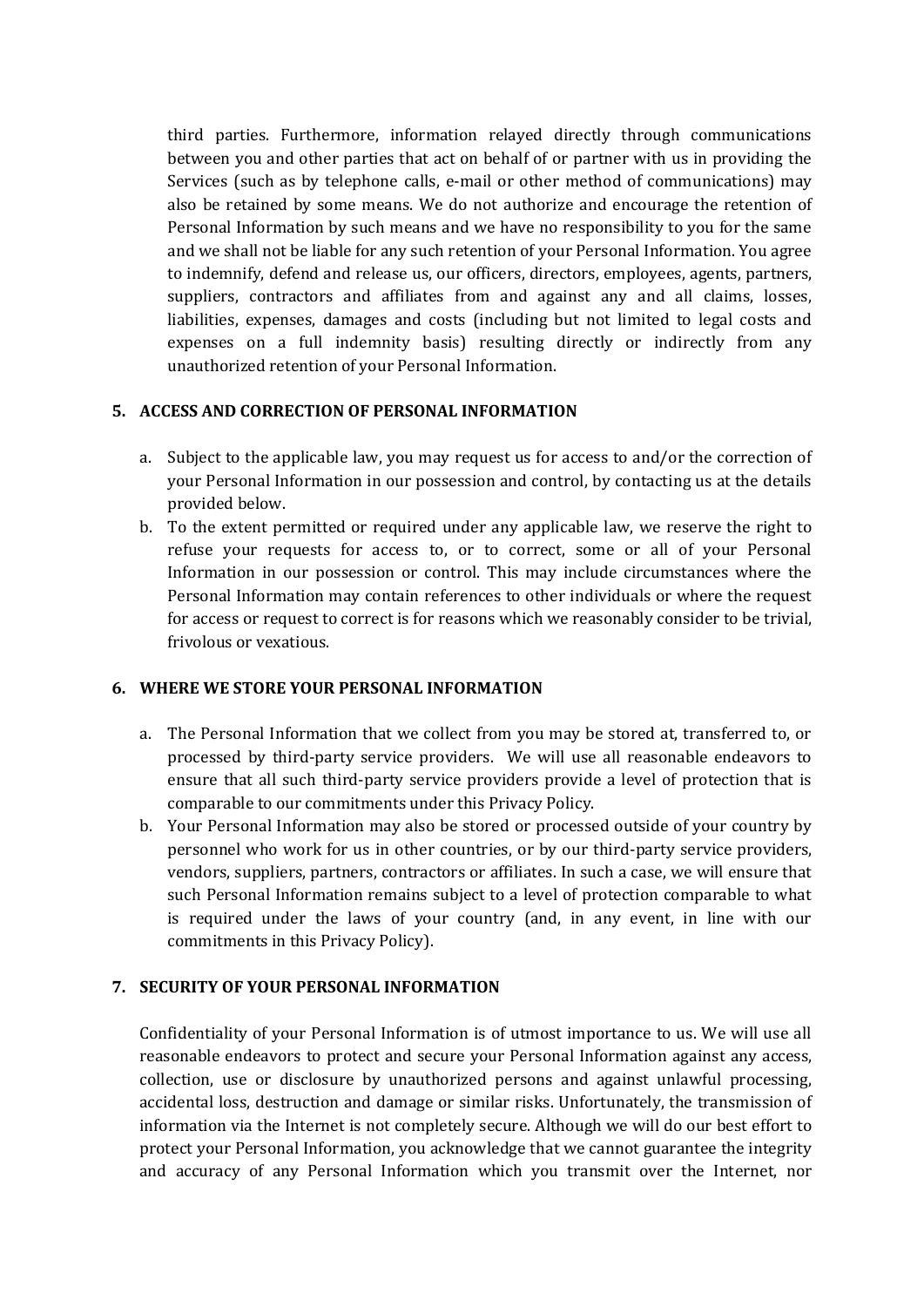guarantee that such Personal Information would not be intercepted, accessed, disclosed, altered or destroyed in any means by unauthorized third parties, due to factors beyond our control. You are responsible for keeping your account details confidential and you must not share your account details, including your password, One Time Password (OTP), as well as other personal credentials, with anyone and you must always maintain and be fully responsible on the security of the devices that you use.

### **8. CHANGES TO THIS PRIVACY POLICY**

We may review and amend this Privacy Policy at our sole discretion from time to time, to ensure that it is consistent with our future developments, and/or changes in legal or regulatory requirements. If we decide to amend this Privacy Policy, we will notify you of any such amendments by means of a general notice published on our website or application, or otherwise to your e-mail address set out in your account. You agree that it is your responsibility to review this Privacy Policy regularly for the latest information on our data processing and data protection practices, and that your continued access or use of the Services or communications with us following any amendments to this Privacy Policy will constitute your acknowledgement and acceptance to this Privacy Policy and all of its amendments.

#### **9. ACKNOWLEDGEMENT, CONSENT AND ERASURE**

- a. By registering to, accessing and/or using the Services, you acknowledge that you have read and understood this Privacy Policy and you accept all of its terms. In particular, you agree and consent to us for collecting, storing, using, retaining, transferring, disclosing or otherwise processing your Personal Information in accordance with this Privacy Policy.
- b. By accepting this Privacy Policy, you warrant that the information, including Personal Information, you provided is true and accurate, current and complete as required in the registration form or as requested by us, and you will update such information to keep it true, accurate, complete and up to date.
- c. In circumstances where you provide us with Personal Information relating to other individuals (such as Personal Information relating to your spouse, family members, friends, or other parties), you represent and warrant that you have obtained such individual's consent for, and hereby consent on behalf of such individual to, the collection, use, disclosure and processing of his/her Personal Information by us.
- d. You may withdraw your consent to any or all collection, use or disclosure of your Personal Information at any time by giving us reasonable notice in writing using the contact details stated below. You may also withdraw your consent for us to send you certain communications and information via any "opt-out" or "unsubscribe" facility contained in our messages to you. Depending on the circumstances and the nature of the consent which you are withdrawing, you must understand and acknowledge that after such withdrawal of consent, you may no longer be able to use the Services. A withdrawal of consent by you may result in the termination of your account or of your contractual relationship with us, with all accrued rights and obligations remaining fully reserved. Upon receipt of your notice to withdraw consent for any collection, use or disclosure of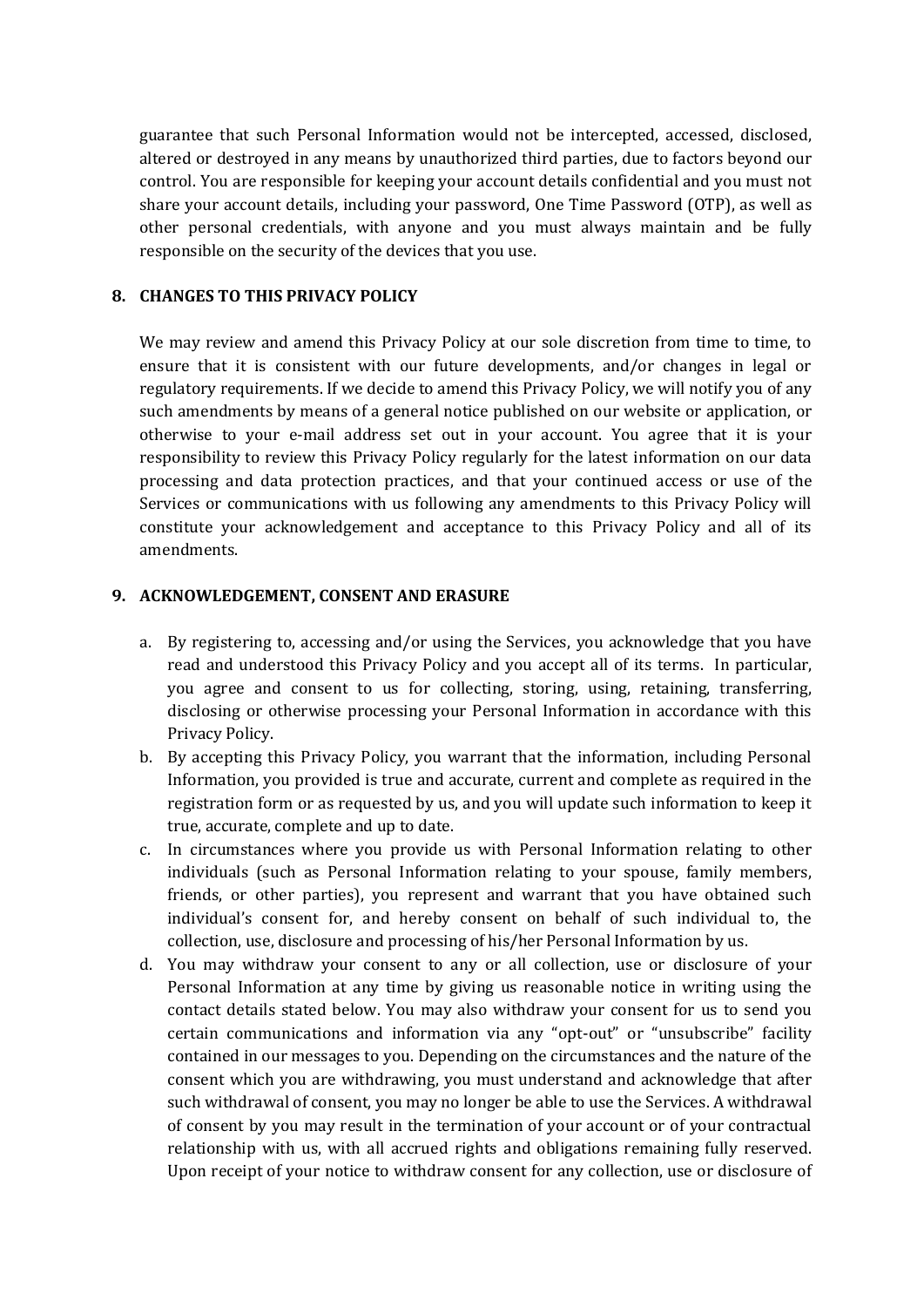your Personal Information, we will inform you of the likely consequences of such withdrawal so that you can decide if you wish to withdraw consent.

- e. Upon your consent withdrawal, or based on your request if you find that your Personal Information (i) was collected and processed without your consent or in manners that are not in compliance with the prevailing laws, and/or (ii) is no longer relevant with the purpose of processing as mentioned in this Privacy Policy (in such cases should be proven with a clear, complete and valid evidence which can be verified), we will cease to collect, use or disclose your Personal Information, unless required by law or if we have legitimate business or legal purposes for continuing to process such Personal Information.
- f. You represent and warrant that you are at least 18 (eighteen) years old or are married and are not under guardianship or custody and that you are legally capable and have the right to bind yourself and to accept this Privacy Policy. If you do not meet those conditions but still access or use the Services, you represent and warrant that your act of accessing or using the Services have been approved by your parents, guardian or custodian. You expressly waive any rights under the applicable laws to cancel or revoke any and all consents you provided according to this Privacy Policy when you are deemed legally mature.
- *g.* You fully understand and agree that this Privacy Policy constitutes an electronic agreement and your action of pressing the "sign up" button when creating an account, the "log in" button when logging in to your account, or "continue" button when proceeding with your bookings or requests is your active consent to enter into an agreement with us so that this Privacy Policy are legally valid and binding and shall continue so long as you access or use the Services. You shall not sue nor object the validity of this Privacy Policy which is made in the electronic form.

#### **10. MARKETING AND PROMOTIONAL MATERIAL**

We and our partners, including affiliates or other third parties, may send you direct marketing, advertisement, and promotional communications via push-notification app, message in application website or application, post, telephone call, short message service (SMS), and e-mail ("**Marketing Materials**") if you have agreed to subscribe to our mailing list, and/or consented to receive marketing and promotional materials from us. You may opt out from receiving such marketing communications at any time by clicking on any "unsubscribe" facility embedded in the relevant message, or otherwise contacting us using the contact details stated below. Please note that if you opt out, we may still send you nonpromotional messages, such as ride receipts or information about your account.

#### **11. ANONYMOUS DATA**

We may create, use, license or disclose Personal Information, provided, however, (i) that all identifiers have been removed such that the data, alone or in combination with other available data, cannot be attributed to or associated with or cannot identify any person, and (ii) that has been combined with similar data such that the original data forms a part of a larger data set.